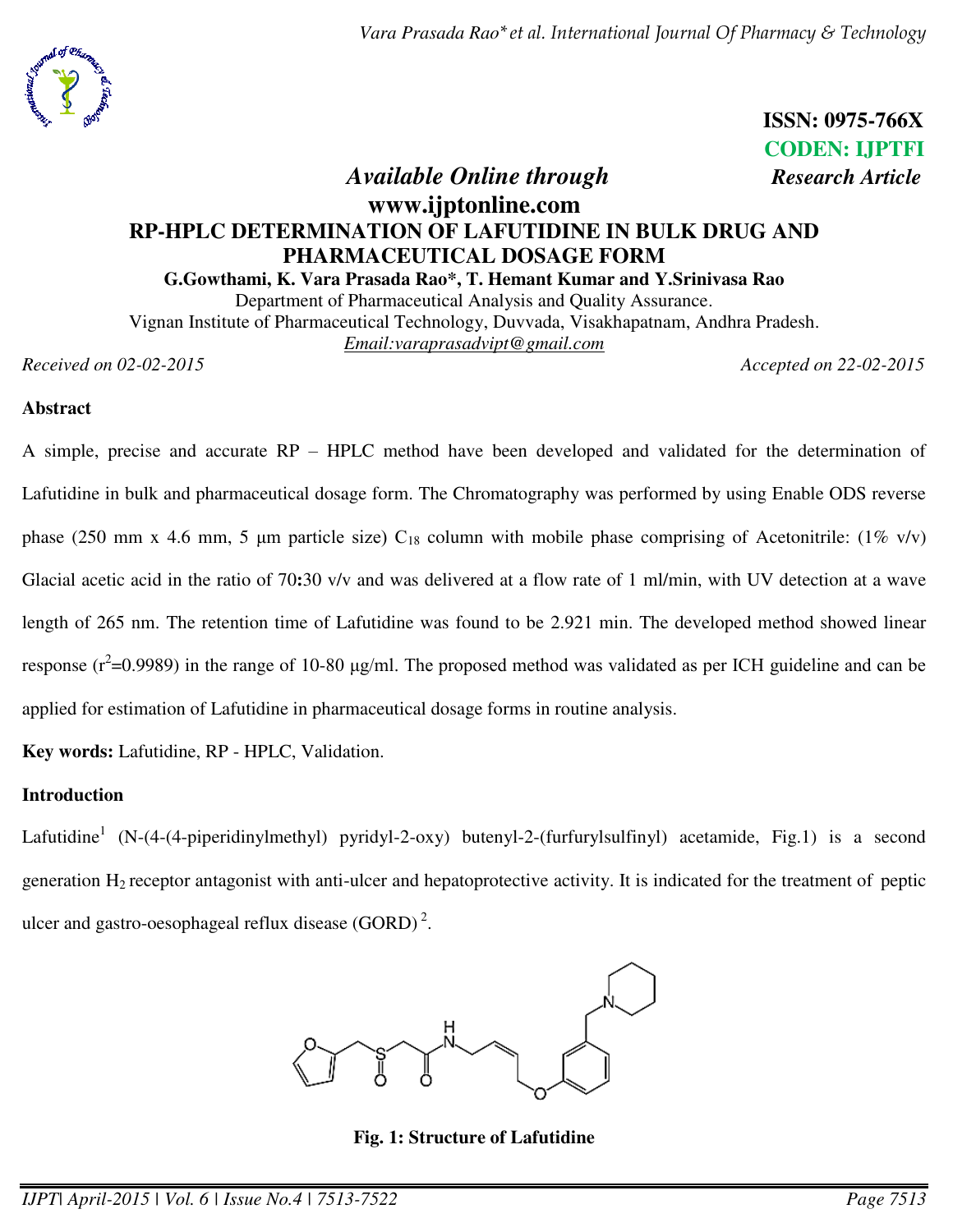Literature survey reveals that a few methods were reported for the determination of Lafutidine in pharmaceutical formulation which includes - UV Spectroscopy<sup>3-5</sup>, LC-MS/MS <sup>6-8</sup>, HPLC<sup>9</sup>, HPTLC<sup>10</sup>. Other RP-HPLC methods for the determination of Lafutidine include - Determination of Lafutidine in serum with reverse high performance liquid chromatography<sup>11</sup>, Determination of related substance in lafutidine by RP-HPLC<sup>12</sup>, Stability indicating RP – HPLC method for the simultaneous estimation of Domperidone and Lafutidine in bulk and pharmaceutical dosage form<sup>13</sup>, RP-HPLC method for the simultaneous estimation of Lafutidine and Rabeprazole Sodium in combined dosage form<sup>14</sup>. The main objective of the present study was to develop simple, accurate and precise RP-HPLC method for estimation of Lafutidine in bulk and pharmaceutical formulations.

#### **Materials and Methods**

#### **Chemicals and reagents**

Analytically pure sample of Lafutidine with purities greater than 99 % was obtained as gift sample from Dr.Reddy's Laboratories Hyderabad, India and Tablet formulation [LAFAXID-10] was procured from APOLLO Pharmacy, Visakapatnam, India with labelled amount 10 mg of Lautidine. Acetonitrile (HPLC grade), Methanol (HPLC grade), Water (HPLC grade) were obtained from Merck India. Glacial acetic acid used was of analytical grade of S.D FINE made. A 0.2 μm Nylon membrane filters were obtained from Pall Corporation Limited, Hyderabad, India.

### **Instrument**

HPLC analysis was performed on Shimadzu Prominence Liquid Chromatography comprising a LC-20AD pump, Shimadzu SPD-20A Prominence UV-VISIBLE detector and a reverse phase C18 column, Enable Make C18G (250 X 4.6 mm; 5μ). A manually operating Rheodyne injector with 20 μL sample loop was equipped with the HPLC system. The HPLC system was controlled with "LC solutions" software. An electronic analytical weighing balance (0.1 mg sensitivity, Shimadzu AY 220),  $p^H$  meter (Elico 201) a sonicator (sonica, model 2200 MH) and UV-Visible Spectrophotometer (Elico SL 210, software-Spectral Treats) were used in this study.

#### **Method**

**Selection of wavelength:** Suitable wavelength for the HPLC analysis was determined by recording UV spectrum in the range of 200-400 nm for Lafutidine. Suitable wavelength selected was 265 nm.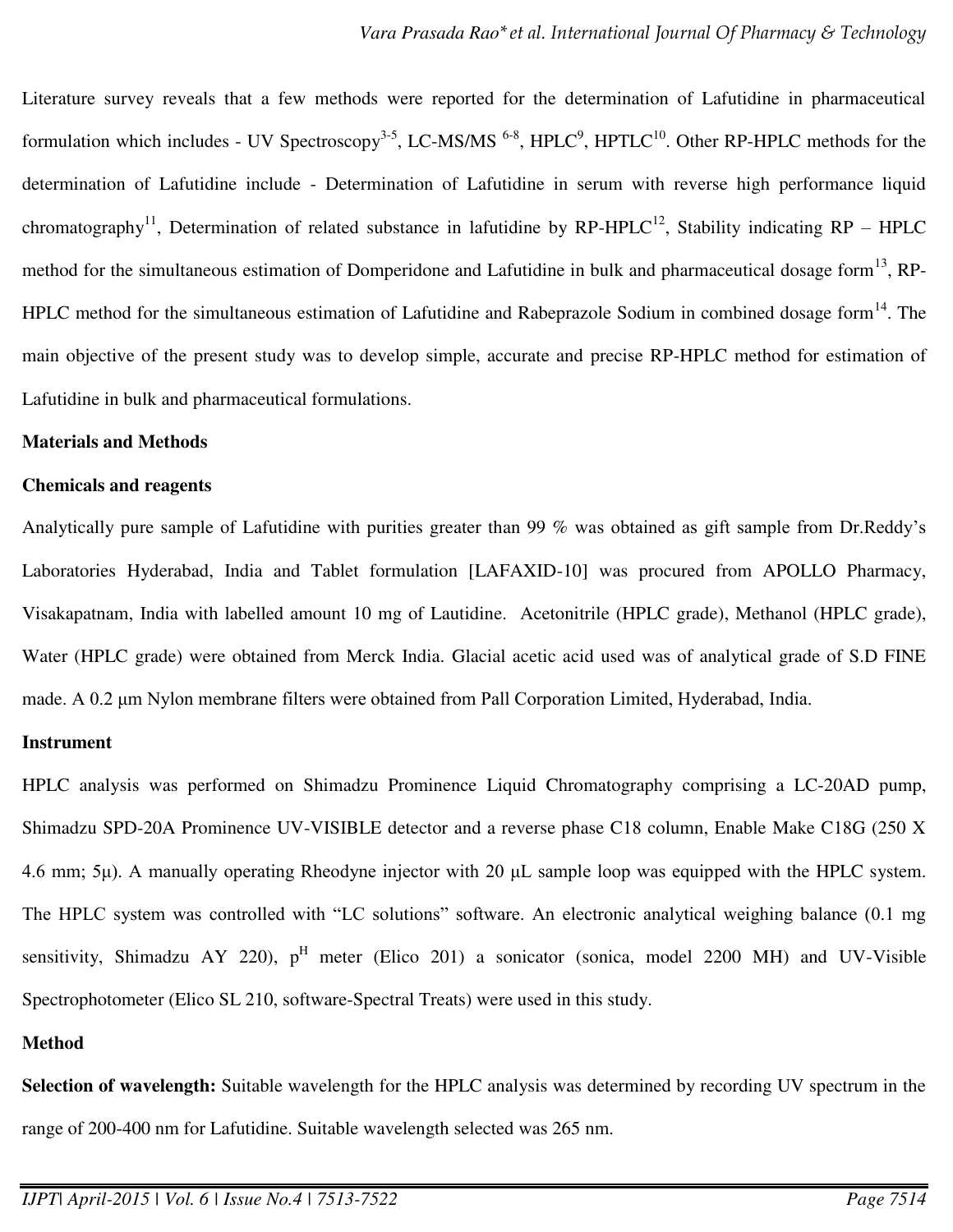#### **Chromatographic conditions**

The developed method uses a reverse phase C18 column, Enable Make C18G (250 X 4.6 mm; 5 μ), mobile phase consisting of Acetonitrile and 0.1% v/v Glacial acetic acid in the proportion of 70:30 v/v. The mobile phase was set at a flow rate of 1.0 ml/min and the volume injected was 20 μl for every injection. The detection wavelength was set at 265 nm.

### **Preparation of 0.1% v/v Glacial acetic acid**

Accurately measured 0.1 ml Glacial acetic acid was transferred into a 100 ml of volumetric flask and volume was made up to the mark with HPLC grade water. The solution was sonicated for 15 min and filtered through  $0.2 \mu$ m membrane filter.

### **Preparation of Mobile Phase**

The mobile phase was prepared by mixing Acetonitrile and 0.1% v/v Glacial acetic acid in the ratio of 70:30 v/v . It was sonicated for 10 minutes and filtered through 0.2 μm membrane filter.

## **Preparation of working standard solution**

10 mg of Lafutidine was accurately weighed and taken in 100 ml clean and dry volumetric flask containing 50 ml of diluent (same as mobile phase) and then sonicated for 2 minutes to dissolve. Later the solution was made up to the mark using the mobile phase. This is considered as working standard solution (100  $\mu$ g/ml).

## **Preparation of stock and working sample solution**

Twenty Tablets were weighed separately and the average weight was determined. The tablet content equivalent to 100 mg of Lafutidine was transferred to a 100 ml volumetric flask and dissolved in little portion of mobile phase then volume was made up to the mark with mobile phase. The resulting solution was sonicated for 3 minutes, followed by filtration through 0.2 μ nylon membrane filter to get sample stock solution of 1mg/ml. 1 ml of the above stock solution was pipetted out and made up to 10 ml to get working sample solution equivalent to a concentration of working standard of 100 μg/ml.

## **Results and Discussion**

A Reverse phase HPLC method was developed keeping in mind the system suitability parameters i.e. tailing factor (T), number of theoretical plates (N), runtime and the cost effectiveness. The optimized method developed resulted in the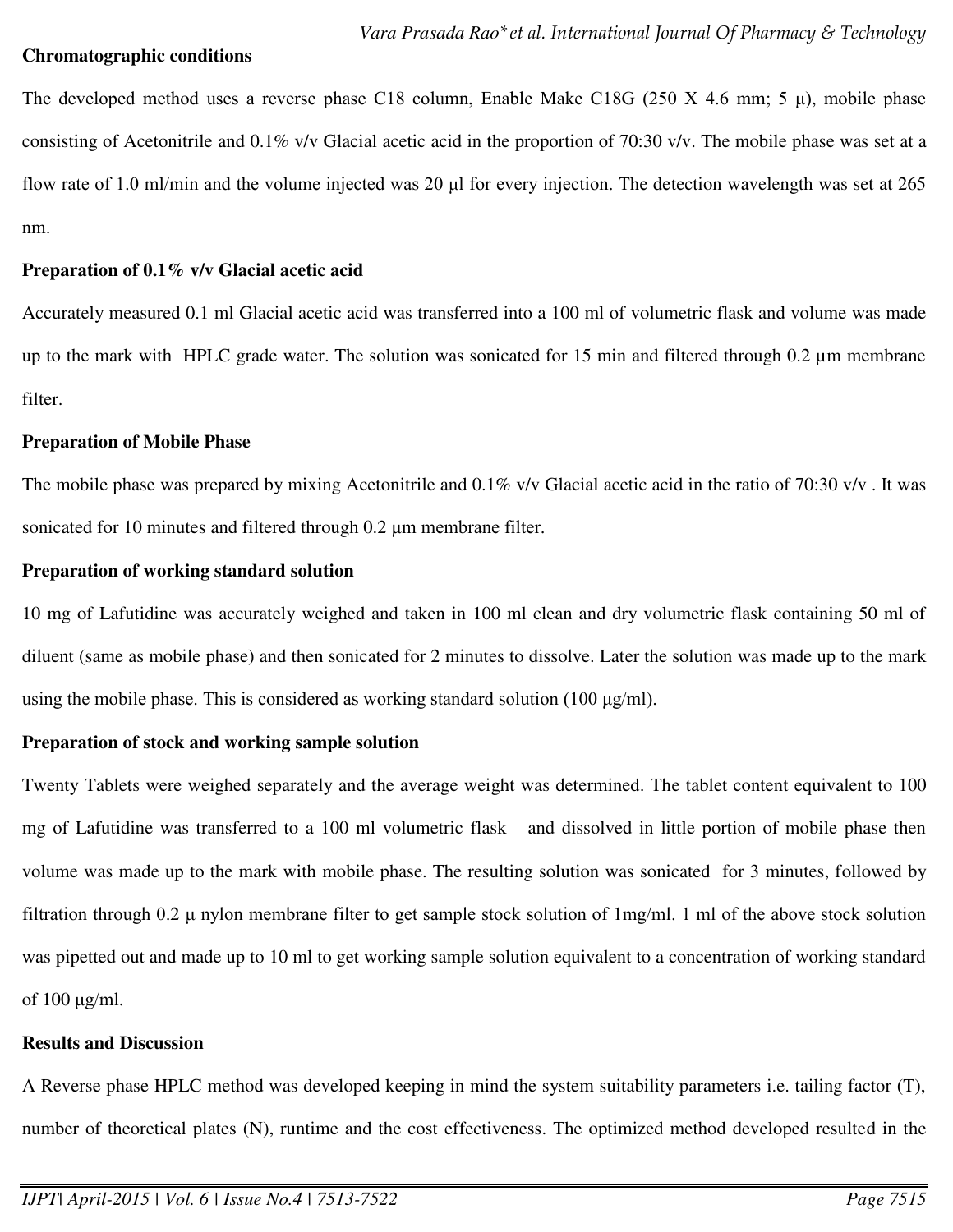*Vara Prasada Rao\*et al. International Journal Of Pharmacy & Technology*  elution of Lafutidine at 2.921 min. Fig. 2 represents standard solution (100μg/ml). The total run time is 5 minutes. System suitability tests are an integral part of method development and are used to ensure adequate performance of the chromatographic system. Retention time (*Rt*), number of theoretical plates (*N*) and peak Asymmetric factor were evaluated for six replicate injections of the standard at working concentration. The results are given in Table 1.



 **Fig.2: Chromatogram of Standard Lafutidine solution.** 

|  |  |  |  | Table-1: Results from system suitability studies. |  |
|--|--|--|--|---------------------------------------------------|--|
|--|--|--|--|---------------------------------------------------|--|

| <b>Property</b>        | Values ± SD*      | $\%$ RSD | <b>Required</b><br>Limits |
|------------------------|-------------------|----------|---------------------------|
| Retention time (min)   | $2.92 \pm 0.0066$ | 0.26     | $RSD<1\%$                 |
| Theoritical plates (N) | $5704 \pm 14.88$  | 0.56     | N > 2000                  |
| Tailing factor $(T)$   | $1.05 \pm 0.0223$ | 1.421    | T<2                       |

\*Average of six determinations

In order to test the applicability of the developed method to a commercial formulation, "LAFAXID-10" was chromatographed at working concentration (100 $\mu$ g/ml). The sample peak was identified by comparing the retention time with the standard drug. System suitability parameters were within the acceptance limits, ideal for the chromatographed sample. Integration of separated peak area was done and drug concentration was determined by using the peak area concentration relationship obtained in the standardization step. The protocol affords reproducible assay of the drug in the sample ranging between 98 and 102%, which is the standard level in any pharmaceutical quality control.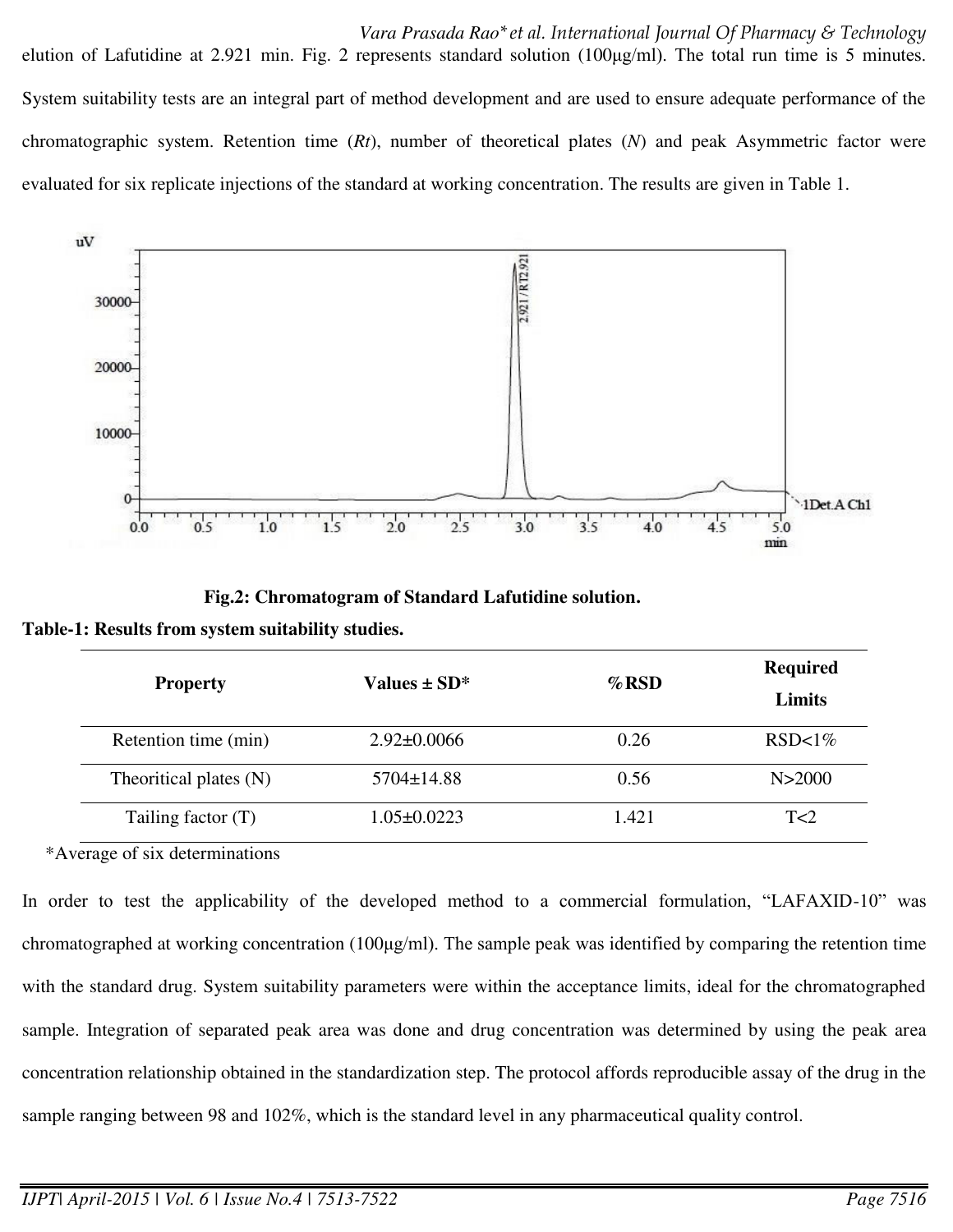### **Method validation <sup>15</sup>**

Validation of the analytical method is the process that establishes by laboratory studies in which the performance characteristics of the method meet the requirements for the intended analytical application. RP-HPLC method developed was validated according to International Conference on Harmonization (ICH) guidelines for validation of analytical procedures. The method was validated for the parameters like system suitability, specificity, linearity, accuracy, precision, robustness, and ruggedness, limit of detection (LOD) and limit of quantitiation (LOQ).

### **Specificity**

Specificity was checked for the interference of excipients in the analysis of sample solution and was determined by injecting sample solution with added excipients under optimized chromatographic conditions to demonstrate separation of Lafutidine from excipients*.* There is no interference of excipient peak on the peak of lafutidine indicating the high specificity of method.

#### **Precision**

The precision of the method was demonstrated by intra-day and inter-day variation studies.

#### **Intra-day Precision**

In the intraday studies, six injections of standard solution were injected into the chromatographic system in different time interval within a day. %RSD was calculated and is presented in Table 2.

| S.No           | <b>Concentration</b><br>$(\mu g/ml)$ | <b>Retention time</b><br>(min) | Peak Area |
|----------------|--------------------------------------|--------------------------------|-----------|
| 1              | 40                                   | 2.921                          | 486621    |
| $\overline{2}$ | 40                                   | 2.911                          | 486654    |
| 3              | 40                                   | 2.919                          | 484531    |
| $\overline{4}$ | 40                                   | 2.890                          | 484532    |
| 5              | 40                                   | 2.918                          | 487965    |
| 6              | 40                                   | 2.919                          | 484573    |
| <b>AVG</b>     |                                      | 2.913                          | 485812    |
| <b>SD</b>      |                                      | 0.0117                         | 1470.6    |
| %RSD           |                                      | 0.40                           | 0.302     |

| Table-2: Intra-day precision results for Lafutidine. |  |  |  |
|------------------------------------------------------|--|--|--|
|------------------------------------------------------|--|--|--|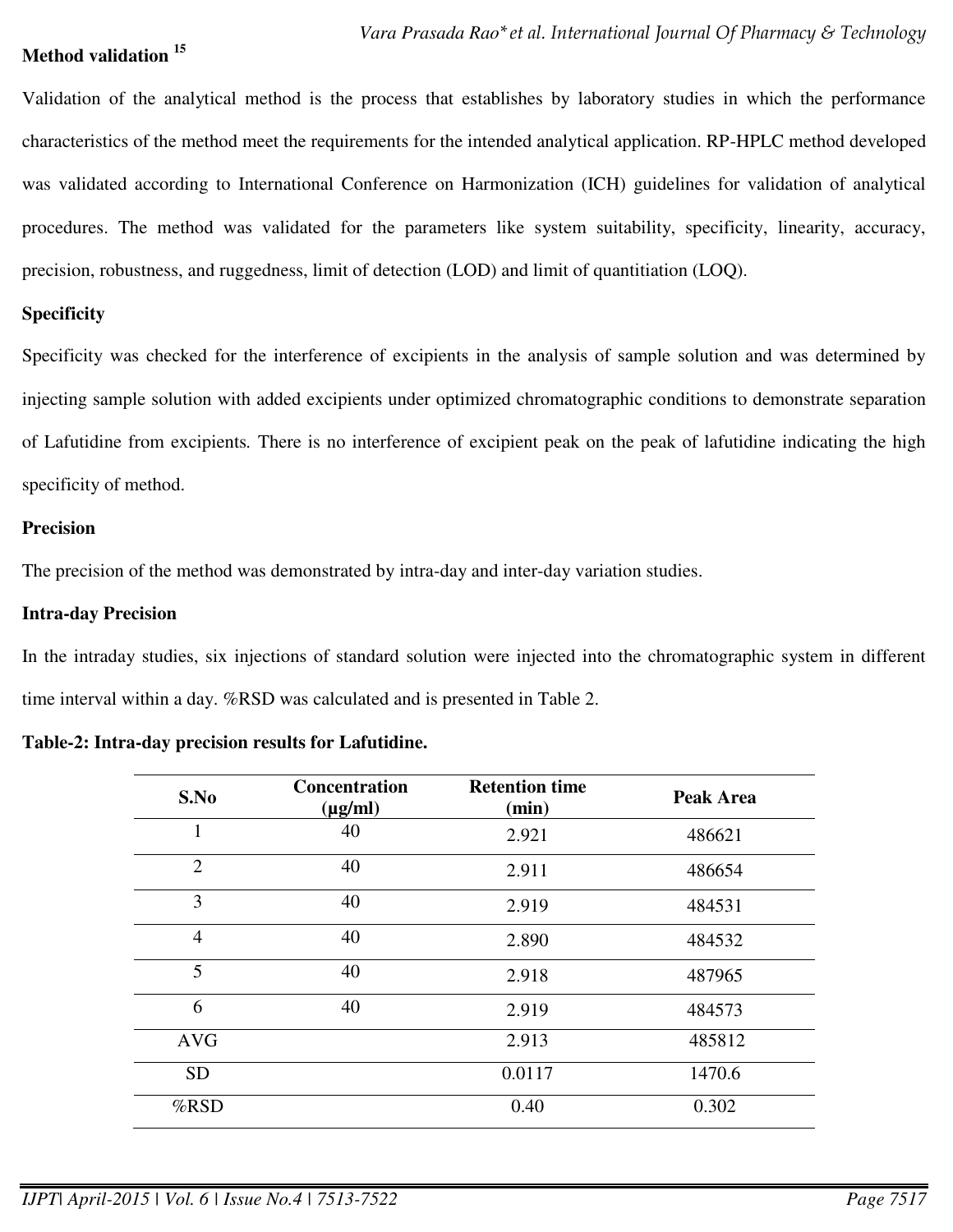#### **Inter-day Precision**

In the inter-day variation studies, six injections of standard solution were injected at different days. % RSD was calculated and is presented in Table 3.

| S.No           | <b>Concentration</b> | <b>Retention time</b> | Peak Area |  |
|----------------|----------------------|-----------------------|-----------|--|
|                | $(\mu g/ml)$         | (min)                 |           |  |
| $\mathbf{1}$   | 40                   | 2.920                 | 483421    |  |
| $\overline{2}$ | 40                   | 2.916                 | 484563    |  |
| 3              | 40                   | 2.922                 | 485432    |  |
| $\overline{4}$ | 40                   | 2.898                 | 486543    |  |
| 5              | 40                   | 2.912                 | 487951    |  |
| 6              | 40                   | 2.922                 | 486543    |  |
| <b>AVG</b>     |                      | 2.915                 | 485742.1  |  |
| <b>SD</b>      |                      | 0.0091                | 1614.6    |  |
| %RSD           |                      | 0.312                 | 0.33      |  |

| Table-3: Inter-day precision results for Lafutidine. |  |  |  |
|------------------------------------------------------|--|--|--|
|------------------------------------------------------|--|--|--|

#### **Accuracy**

Accuracy was determined by means of recovery experiments, by the determination of % mean recovery of sample at three different levels (80-120 %). At each level, three determinations were performed. Percent mean recovery was calculated as shown in Table 4**.** The accepted limits of recovery are 98 % - 102 % and all observed data are within the required range which indicates good recovery values and hence the accuracy of the method developed.

#### **Table-4: Results from recovery studies.**

| <b>Sample</b> | Area   | <b>Sample</b><br>amount<br>$(\mu g/ml)$ | <b>Standard</b><br>added<br>$(\mu$ g/ml) | <b>Standard</b><br>recovered*<br>$(\mu g/ml)$ | % Recovery<br>$\pm SD^*$ | $\%$ RSD |
|---------------|--------|-----------------------------------------|------------------------------------------|-----------------------------------------------|--------------------------|----------|
| 80%           | 389304 | 50                                      | 40                                       | 39.93                                         | $99.83 \pm 0.03$         | 0.030    |
| 100%          | 486623 | 50                                      | 50                                       | 49.81                                         | $99.63 \pm 0.043$        | 0.0431   |
| 120%          | 583964 | 50                                      | 60                                       | 59.86                                         | $99.77 \pm 0.032$        | 0.032    |

\*Average of three determinations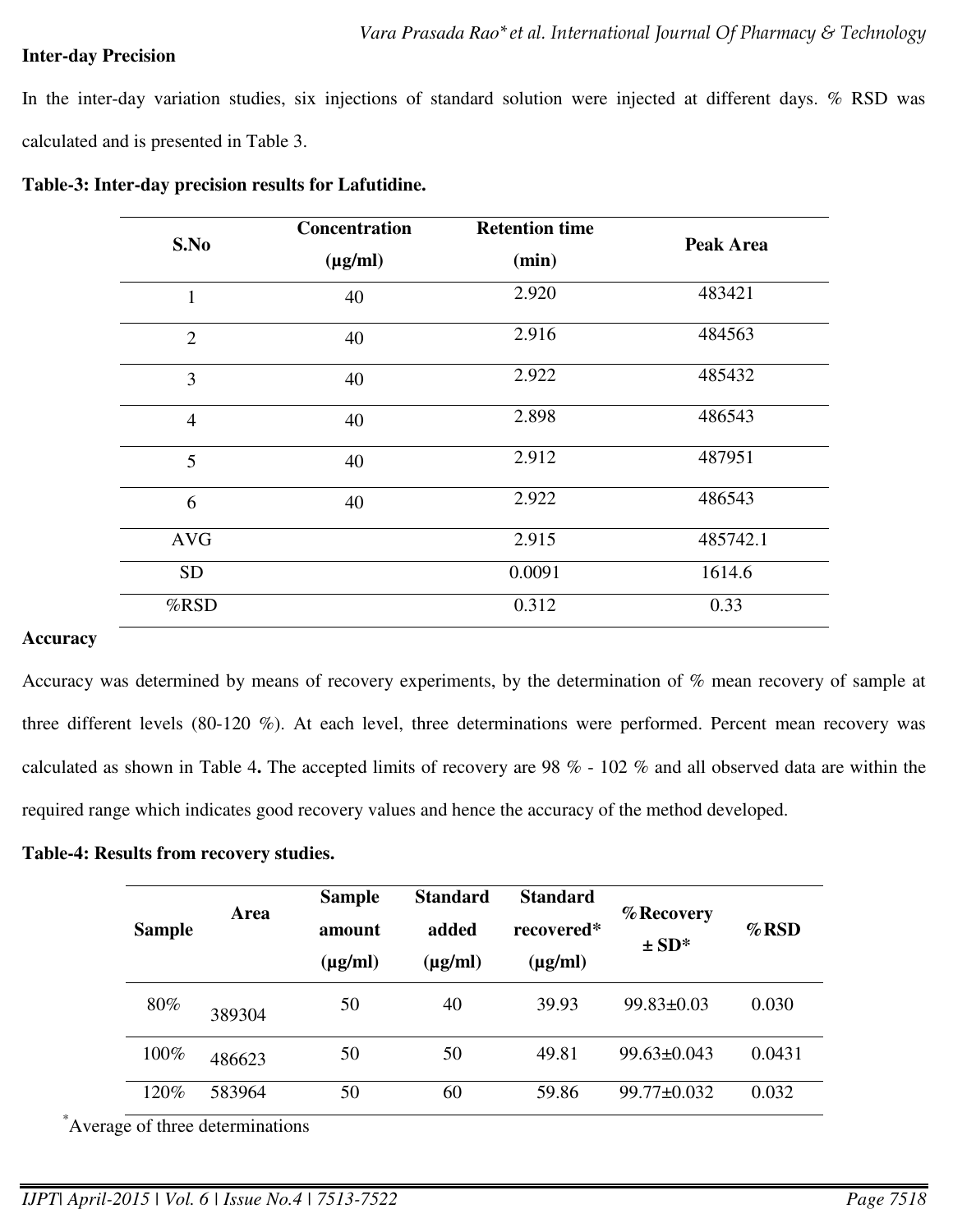# **Linearity**

Standard solutions of Lafutidine at different concentrations were prepared. Calibration curve was constructed by plotting the concentration of drug versus corresponding peak area. The results show an excellent correlation between peak area and concentration of drug within the concentration range (10-80 μg/ml) for the drug and the results are given in Tables 5 & 6. The correlation coefficient of Lafutidine is greater than 0.99, which meet the method validation acceptance criteria and hence the method is said to be linear. The linearity plot was shown in Fig.3.



**Fig.3: Linearity plot of Lafutidine.** 

|  |  |  | Table-5: Calibration data of Lafutidine. |
|--|--|--|------------------------------------------|
|--|--|--|------------------------------------------|

| S.No           | Concentration (µg/ml) | Peak Area |
|----------------|-----------------------|-----------|
| 1              | 10                    | 120854    |
| $\overline{2}$ | 20                    | 241354    |
| 3              | 30                    | 362685    |
| $\overline{4}$ | 40                    | 491235    |
| 5              | 50                    | 612386    |
| 6              | 60                    | 725432    |
| 7              | 70                    | 851982    |
| 8              | 80                    | 963215    |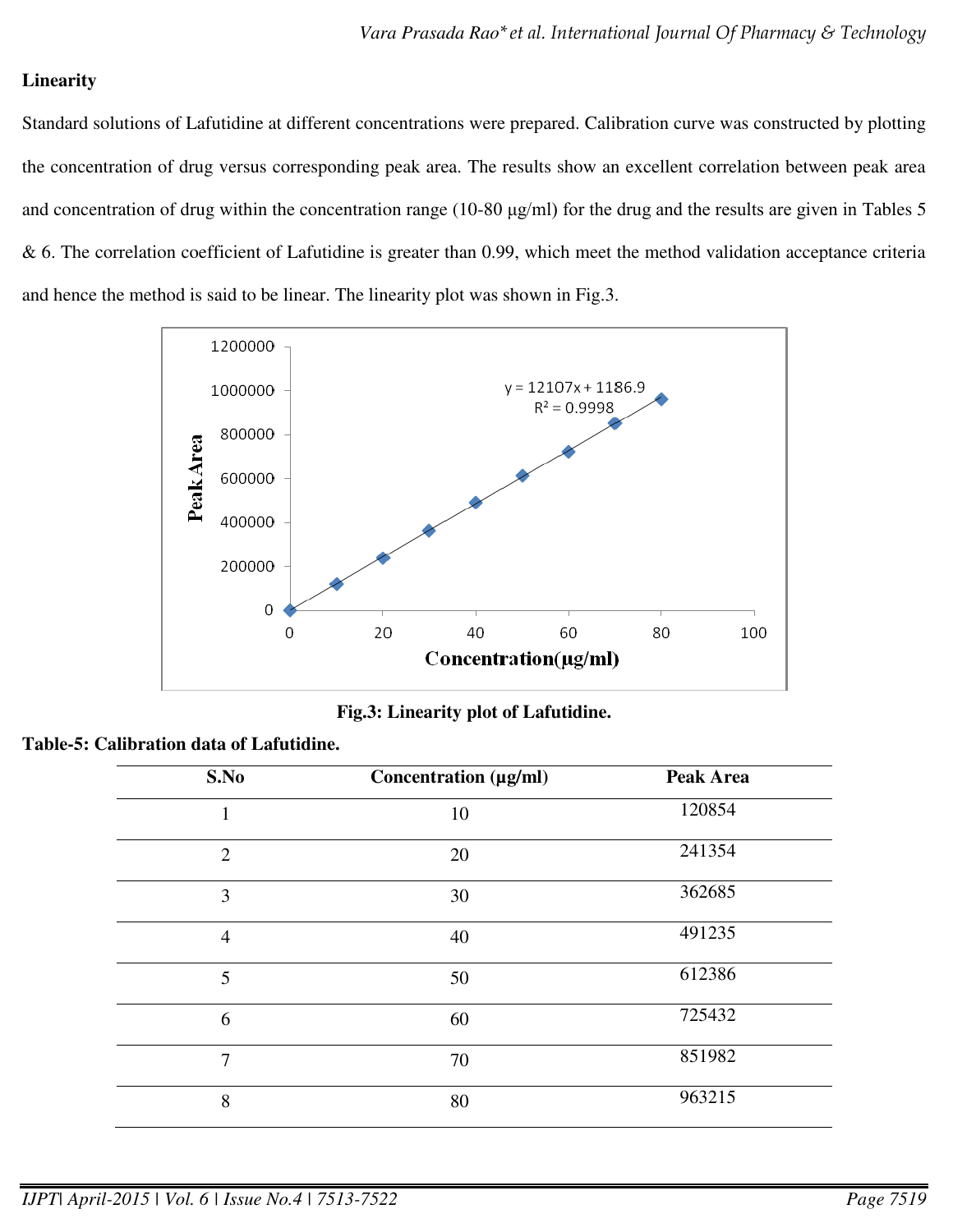| <b>Parameters</b>                            | <b>RP-HPLC</b>    |
|----------------------------------------------|-------------------|
| Calibration range $(\mu g/ml)$               | 20-80             |
| Detection Wavelength(nm)                     | 265               |
| Mobile phase (Acetonitrile : Methanol) (V/V) | 70:30             |
| Regression equation $(Y)$                    | $12107x + 1186.9$ |
| Retention Time(min)                          | 2.921             |
| Slope $(b)$                                  | 12107             |
| Intercept $(a)$                              | 1186.9            |
| Correlation coefficient $(r^2)$              | 0.999             |
| $LOD$ ( $\mu$ g/ml)                          | 0.389             |
| $LOQ$ ( $\mu$ g/ml)                          | 1.16              |

# **Table-6: Characteristic parameters of Lafutidine.**

### **Robustness**

Robustness of the method was determined by making slight changes in the chromatographic conditions, such as changes in wave length and flow rate. It was observed that there were no marked changes in the chromatograms, which demonstrated that the RP-HPLC method developed is robust. The results were shown in Table 7.

#### **Table-7: Robustness studies of Lafutidine.**

| S.No           | <b>Condition</b>    | <b>Modification</b> | <b>Mean Peak</b><br>area $\pm$ SD* | Mean Rt $\pm$<br>$SD*$ | Mean %RSD<br>(for AREA) |
|----------------|---------------------|---------------------|------------------------------------|------------------------|-------------------------|
|                | Flow rate<br>m/min) | 0.9                 | $485321 \pm 1654$                  | 4.213                  | 0.340                   |
|                |                     | 1.1                 | 498754±1876                        | 3.898                  | 0.376                   |
| $\overline{2}$ | Wavelength<br>(nm)  | 263                 | 472876±1521                        | 4.243                  | 0.321                   |
|                |                     | 268                 | $457642 \pm 1562$                  | 4.153                  | 0.341                   |

\*Average of three determinations

#### **Ruggedness**

It was checked by determining precision on same instrument, but by a different analyst. Results of reproducibility are shown in Table 8.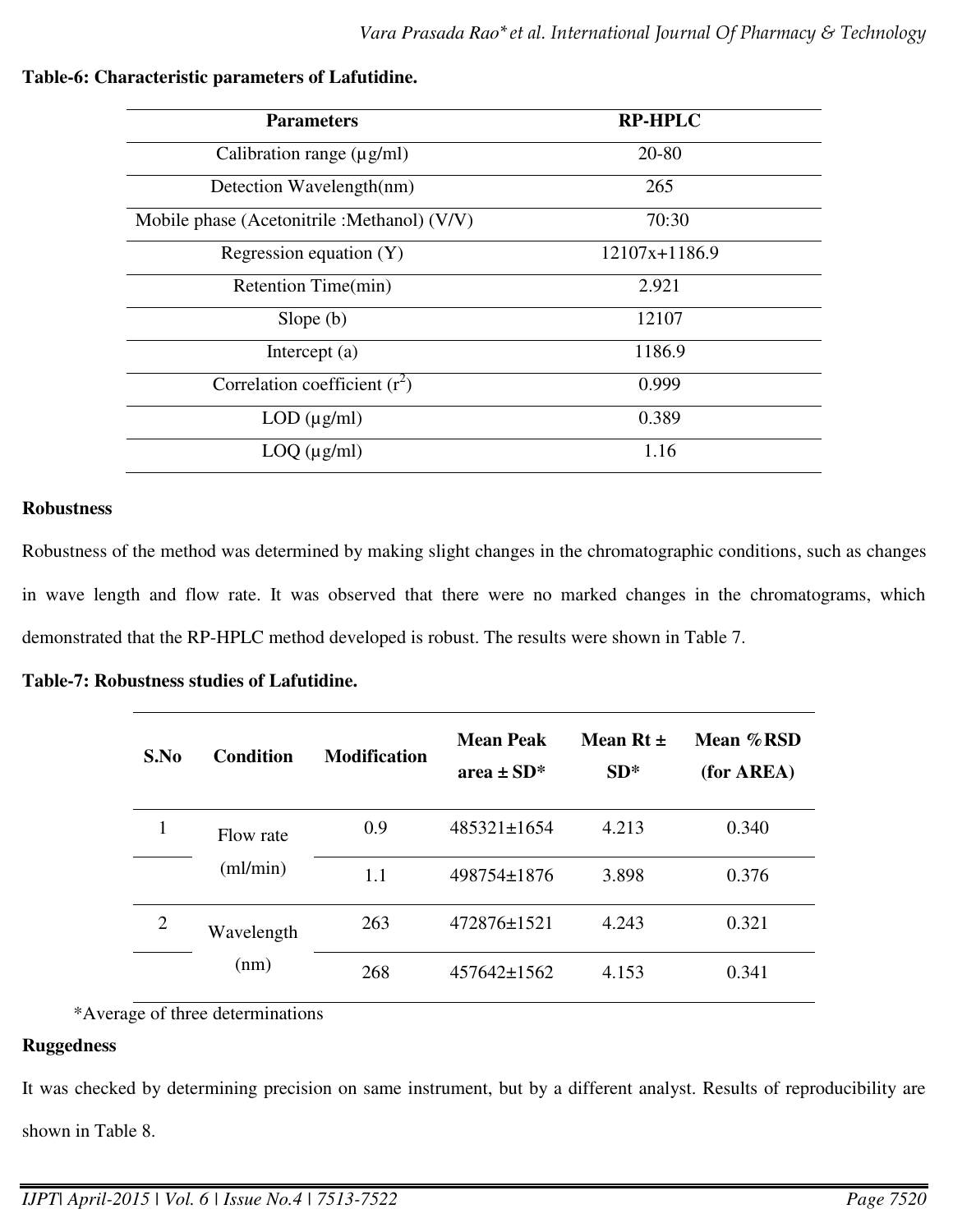| S.No           | Injection<br><b>Number</b> | Analyst - 1 |                                |                                    | Analyst-2 |                                   |                                    |
|----------------|----------------------------|-------------|--------------------------------|------------------------------------|-----------|-----------------------------------|------------------------------------|
|                |                            | Area        | <b>Retention</b><br>time (min) | <b>Theoretical</b><br>plates $(N)$ | Area      | <b>Retention</b><br>time<br>(min) | <b>Theoritical</b><br>plates $(N)$ |
| 1              | 1                          | 485324      | 4.153                          | 5613                               | 488761    | 4.121                             | 5665                               |
| $\overline{2}$ | $\overline{2}$             | 487854      | 4.167                          | 5551                               | 486532    | 4.138                             | 5442                               |
|                | <b>AVG</b>                 | 486583      | 4.16                           | 5582                               | 487646    | 4.129                             | 5553                               |
|                | <b>SD</b>                  | 1788.9      | 0.0098                         | 69.29                              | 1576.1    | 0.012                             | 86.97                              |
|                | $%$ RSD                    | 0.38        | 0.23                           | 0.12                               | 0.33      | 0.29                              | 1.5                                |

# **Table-8: Ruggedness studies of Lafutidine.**

# **Sensitivity**

The sensitivity of measurement of Lafutidine by use of the proposed method was estimated in terms of the limit of quantitation (LOQ) and the limit of detection (LOD). The limit of detection (LOD) and limit of quantitiation (LOQ) was found to be 0.389μg/ml and 1.16μg/ml.

# **Estimation of Lafutidine in Pharmaceutical Dosage Form**

The proposed method was successfully applied for the estmation of lafutidine in Tablets. The assay results was shown in Table 9.

# **Table-9: Assay studies of Lafutidine.**

| <b>Sample</b> | Label        | <b>Standard</b> | <b>Sample</b> | Amount |                 |
|---------------|--------------|-----------------|---------------|--------|-----------------|
|               | <b>Claim</b> | Area*           | Area*         | found  | $(\%)$          |
|               | (mg)         |                 |               | (mg)   | Recovery ± SD   |
| LAFAXID-10    |              | 487035          | 486811        | 9.95   | $99.5 \pm 0.03$ |

\*Average of three determinations

# **Conclusion**

A high performance liquid chromatography method for the quantitative estimation of Lafutidine in bulk and tablet dosage form has been developed. The method was validated and found to be applicable for the routine analysis of Lafutidine in tablet dosage forms without interference from the excipients. Statistical results and low % RSD values